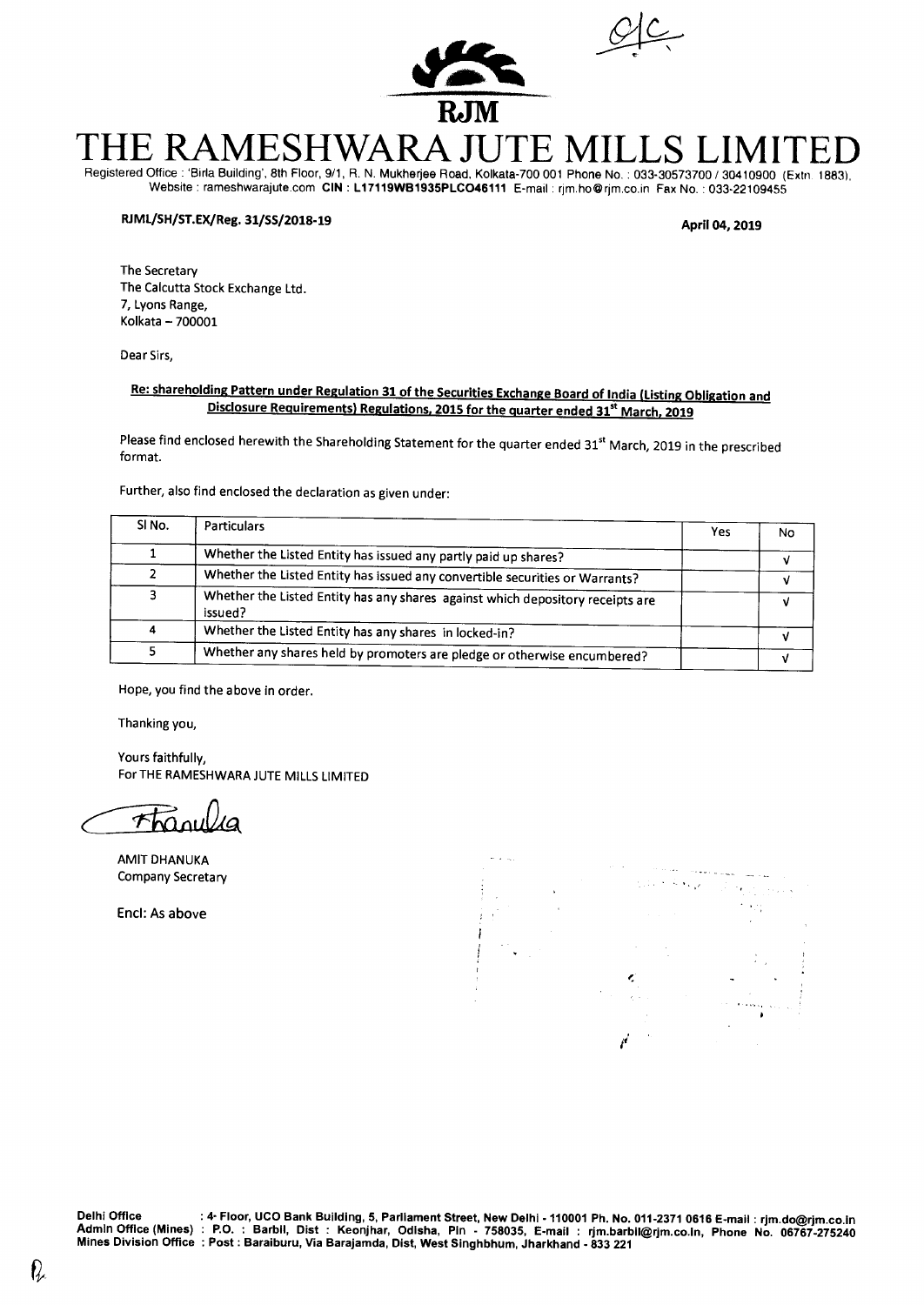## **Table 1: Summery Statement - holding of Specified Securities**

NAME OF COMPANY : THE RAMESHWARA JUTE MILLS LIMITED

SCRIP CODE / NAME OF SCRIP : 28093 (CSE) CLASS OF SECURITY : ORDINARY SHARES

REPORT FOR THE QUARTER ENDED : 31ST MARCH, 2019

| Category | Category of     | Nos.of          | No. of fully | No.of          | No. of     | Total nos.    | Sharehold-    | <b>Number of Voting Rights</b> |                                    |          |            | No. of                  | Shareholding              |      | Number of    | No. of         | No. of         |
|----------|-----------------|-----------------|--------------|----------------|------------|---------------|---------------|--------------------------------|------------------------------------|----------|------------|-------------------------|---------------------------|------|--------------|----------------|----------------|
|          | Shareholder     | <b>share</b>    | paid up      | partly         | shares     | <b>Shares</b> | ing as a % of |                                | held in each class of securities   |          |            | <b>Shares</b>           | as a % assuming           |      | Locked in    | shares         | equity         |
|          | 1(II)           | holders         | equity       | paid-up        | underlying | held          | of total no.  |                                |                                    | (IX)     |            | Underlying              | full conversion of        |      | Shares (XII) | pledged or     | shares         |
|          |                 | (III)           | shares       | equty          | Depository | $($ VII)=     | of shares     |                                |                                    |          |            | Outstanding convertible |                           | INo. | As a         | otherwise      | held in        |
|          |                 |                 | Ineld        | <b>Ishares</b> | Receipts   | $(IV+V+VI)$   | (calculated   |                                |                                    |          |            | convertible             | securities (as a          | (a)  | l% of        | encumbe-       | demate-        |
|          |                 |                 | (IV)         | held           | (WI)       |               | as per SCRR,  |                                | No. of Voting Rights<br>Total as a |          |            | securities              | percentage of             |      | total        | rred           | rialised       |
|          |                 |                 |              | (V)            |            |               | 1957)         | Class X                        | Class Y                            | Total    | % of Total | (including              | ddiluted share            |      | shares       | (X  )          | form           |
|          |                 |                 |              |                |            |               | (VIII)        |                                |                                    |          | Voting     | Warrants)               | capital)                  |      | held         |                | (X V)          |
|          |                 |                 |              |                |            |               | as a % of     |                                |                                    |          | Rights     | (X)                     | $(XI) = (VII) + (X)$ as a |      | (b)          |                |                |
|          |                 |                 |              |                |            |               | $(A+B+C2)$    |                                |                                    |          |            |                         | % of A+B+C2)              |      |              |                |                |
|          |                 |                 |              |                |            |               |               |                                |                                    |          |            |                         |                           |      |              |                |                |
| (A)      | Promoter &      |                 |              |                |            |               |               |                                |                                    |          |            |                         |                           |      |              |                |                |
|          | Promoter        |                 |              |                |            |               |               |                                |                                    |          |            |                         |                           |      |              |                |                |
|          | Group           | 10 <sub>1</sub> | 1,41,367     | 0              | o          | 1,41,367      | 53.14         | 1,41,367                       |                                    | 1,41,367 | 53.14      | $\overline{0}$          | 53.14                     | 01   | 0I           | <sub>0</sub>   | $\overline{0}$ |
| (B)      | Public          | 215             | 1,24,689     | 0              |            | 1,24,689      | 46.86         | 1,24,689                       |                                    | 1,24,689 | 46.86      | 0                       | 46.86                     | 0    | $\Omega$     | $\mathbf{0}$   | $\overline{0}$ |
| (C)      | Non-promoter -  |                 |              |                |            |               |               |                                |                                    |          |            |                         |                           |      |              |                |                |
|          | Non-public      |                 |              | 0              |            |               |               |                                |                                    |          | 01         | 0                       | 0                         | O    | $\Omega$     | 0              | Οl             |
| (C1)     | Shares underly- |                 |              |                |            |               |               |                                |                                    |          |            |                         |                           |      |              |                |                |
|          | ing DRs         |                 |              | Ω              |            |               |               |                                |                                    |          |            | 0                       |                           | 0    | 0            | $\overline{0}$ | 0              |
| (C2)     | Shares held by  |                 |              |                |            |               |               |                                |                                    |          |            |                         |                           |      |              |                |                |
|          | Employee        |                 |              |                |            |               |               |                                |                                    |          |            |                         |                           |      |              |                |                |
|          | Trusts          |                 |              |                |            |               |               |                                |                                    |          |            | 0I                      | ΩI                        | ΟI   | 0            | 0l             | οI             |
|          | Total           | 225             | 2,66,056     | 0l             | οl         | 2,66,056      |               | 100.00 2,66,056                |                                    | 2,66,056 | 100.00     | 0                       | 100.00                    | 0    | ο            | 0              | οj             |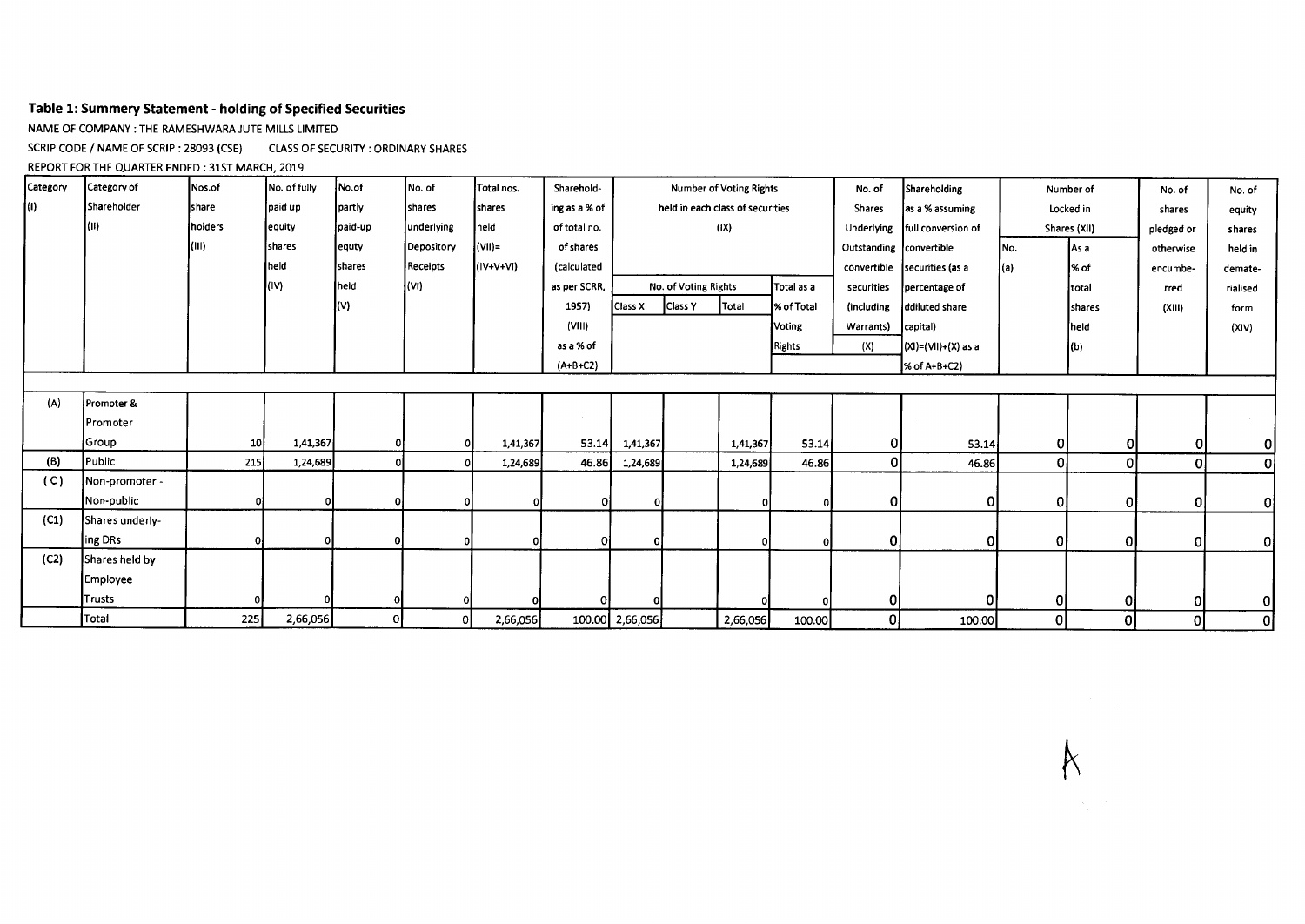## **Table II : Statement showing Shareholding Pattern of the Promoter and Promoter Group**<br> **THE RAMESHWARA JUTE MILLS LIMITED**

THE RAMESHWARA JUTE MILLS LIMITED

|       | SCRIP CODE/NAME OF SRCIP:            | 28093 (cse) |        | <b>CLASS OF SECURITY: ORDINARY SHARES</b> |         |            |            | REPORT FOR THE QUARTER ENDED : 31ST MARCH, 2019 |         |                                  |                                |            |               |                       |             |              |                          |              |          |
|-------|--------------------------------------|-------------|--------|-------------------------------------------|---------|------------|------------|-------------------------------------------------|---------|----------------------------------|--------------------------------|------------|---------------|-----------------------|-------------|--------------|--------------------------|--------------|----------|
|       | Category &                           | PAN         | No.of  | No. of fully                              | Partly  | Nos. of    | Total nos. | Sharehold-                                      |         |                                  | <b>Number of Voting Rights</b> |            | No. of        | Total Sharehold-      |             | Number of    | Number of shares pledged |              | No. of   |
|       | Name of the                          |             | share  | paid up                                   | paid-up | shares     | shares     | ing % calcu-                                    |         | held in each class of securities |                                |            | <b>Shares</b> | ing, as a % assu-     |             | Locked in    | or otherwise encumbered  |              | equity   |
|       | <b>Shareholders</b>                  |             | holder | equity                                    | equty   | underlying | held       | lated as per                                    |         |                                  | (IX)                           |            | Underlying    | ming full conver-     |             | Shares (XII) | (XIII)                   |              | shares   |
|       |                                      |             | (III)  | share                                     | shares  | Depository | $(VII)$ =  | <b>SCRR, 1957</b>                               |         |                                  |                                |            | Outstanding   | sion of conver-       | INo.        | lAs a        | INo.                     | lAs a % of   | held in  |
|       |                                      |             |        | held                                      | held    | Receipts   | (IV+V+VI)  | as a % of                                       |         |                                  |                                |            | convertible   | tible securities      | $\vert$ (a) | 1% of        |                          | total shares | demate-  |
|       |                                      |             |        | (IV)                                      | l(V)    | (VI)       |            | $(A+B+C2)$                                      |         | No. of Voting Rights             |                                | Total as a | securities    | (as a percentage      |             | total        | (a)                      | held         | rialised |
|       |                                      |             |        |                                           |         |            |            |                                                 | Class X | Class Y                          | Total                          | % of Total | (including    | of diluted share      |             | shares       |                          | (b)          | form     |
|       |                                      |             |        |                                           |         |            |            |                                                 |         |                                  |                                |            |               |                       |             |              |                          |              |          |
|       |                                      |             |        |                                           |         |            |            | (VIII)                                          |         |                                  |                                | Voting     | Warrants)     | capital)              |             | held         |                          |              | (XIV)    |
|       |                                      |             |        |                                           |         |            |            |                                                 |         |                                  |                                | Rights     | (X)           | $(XI) = (VII)+(X)$ as |             | (b)          |                          |              |          |
|       |                                      |             |        |                                           |         |            |            |                                                 |         |                                  |                                |            |               | a % of A+B+C2         |             |              |                          |              |          |
| A'(1) | Indian                               |             |        |                                           |         |            |            |                                                 |         |                                  |                                |            |               |                       |             |              |                          |              |          |
| (a)   | Individual/Hindu                     |             |        |                                           |         |            |            |                                                 |         |                                  |                                |            |               |                       |             |              |                          |              |          |
|       | <b>Undivided Family</b>              |             |        | 64,400                                    |         |            | 64,400     | 24.21                                           | 64,400  |                                  | 64,400                         | 24.21      |               | 24.21                 |             |              |                          |              |          |
|       | Name:                                |             |        |                                           |         |            |            |                                                 |         |                                  |                                |            |               |                       |             |              |                          |              |          |
|       | Chandrakant Birla                    | ADZPB4710C  |        | 51,000                                    |         | $\sqrt{2}$ | 51,000     | 19.17                                           | 51,000  |                                  | 51.000                         | 19.17      |               | 19.17                 |             |              |                          |              |          |
|       | Sumangala Devi Birla                 | AEFPB2335A  |        | 4200                                      |         |            | 4200       | 1.58                                            | 4200    |                                  | 4200                           | 1.58       |               | 1.58                  |             |              |                          |              |          |
|       | Sidharth Kumar Birla                 | AEKPB3109B  |        | 5,600                                     |         |            | 5,600      | 2.11                                            | 5,600   |                                  | 5,600                          | 2.11       |               | 2.11                  |             |              |                          |              |          |
|       | Vasusri I Jhaver                     | AEFPB3109L  |        | 3,600                                     |         |            | 3,600      | 1.35                                            | 3,600   |                                  | 3,600                          | 1.35       |               | 1.35                  | $\Omega$    |              |                          |              |          |
| (b)   | Central Govern-                      |             |        |                                           |         |            |            |                                                 |         |                                  |                                |            |               |                       |             |              |                          |              |          |
|       | ment/State                           |             |        |                                           |         |            |            |                                                 |         |                                  |                                |            |               |                       |             |              |                          |              |          |
|       | Governmentís)                        |             |        |                                           |         |            |            |                                                 |         |                                  |                                |            |               |                       |             |              |                          |              |          |
|       | Name:                                |             |        |                                           |         |            |            |                                                 |         |                                  |                                |            |               |                       |             |              |                          |              |          |
| O     | Financial Insti-                     |             |        |                                           |         |            |            |                                                 |         |                                  |                                |            |               |                       |             |              |                          |              |          |
|       | tutions/Banks                        |             |        |                                           |         |            |            |                                                 |         |                                  |                                |            |               |                       |             |              |                          |              |          |
|       | Name:                                |             |        |                                           |         |            |            |                                                 |         |                                  |                                |            |               |                       |             |              |                          |              |          |
| (d)   | Any other                            |             |        |                                           |         |            |            |                                                 |         |                                  |                                |            |               |                       |             |              |                          |              |          |
|       | (specify) Bodies Corporate           |             |        | 76,967                                    |         |            | 76,967     | 28.93                                           | 76,967  |                                  | 76,967                         | 28.93      |               | 28.93                 |             |              |                          |              |          |
|       | Name:                                |             |        |                                           |         |            |            |                                                 |         |                                  |                                |            |               |                       |             |              |                          |              |          |
|       | Padmavati Investment Limited         | AABCP8632M  |        | 38,778                                    |         |            | 38,778     | 14.57                                           | 38,778  |                                  | 38,778                         | 14.57      |               | 14.57                 |             |              |                          |              |          |
|       | Bharat Arogya & Gyan Mandir          | AAATB3540N  |        | 7,933                                     |         |            | 7,933      | 2.98                                            | 7,933   |                                  | 7,933                          | 2.98       |               | 2.98                  |             |              |                          |              |          |
|       | Nathdwara Inv. Co. Ltd.              | AABCN7830P  |        | 6,667                                     |         |            | 6,667      | 2.51                                            | 6,667   |                                  | 6,667                          | 2.51       |               | 2.51                  | $\sqrt{ }$  | $\sqrt{2}$   |                          |              |          |
|       | Shekhavati Investment & Traders Ltd. | AAECS2321P  |        | 4,000                                     |         |            | 4,000      | 1.5                                             | 4,000   |                                  | 4,000                          | 1.5        |               | 1.5                   | $\sqrt{2}$  | $\sqrt{2}$   |                          |              |          |
|       | Jute Investment Co. Ltd.             | AAACJ6331Q  |        | 200                                       |         |            | 200        | 0.08                                            | 200     |                                  | 200                            | 0.08       |               | 0.08                  |             |              |                          |              |          |
|       | Central India General Agents Ltd.    | AABCC2197E  |        | 19,389                                    |         |            | 19,389     | 7.29                                            | 19,389  |                                  | 19,389                         | 7.29       |               | 7.29                  |             |              |                          |              |          |
|       | Sub-Total (A)(1)                     |             | 10     | 141367                                    |         |            | 141367     | 53.14                                           | 141367  |                                  | 141367                         | 53.14      |               | 53.14                 | $\Omega$    |              |                          |              |          |

 $\upbeta$ 

 $\hat{\mathbf{r}}_i$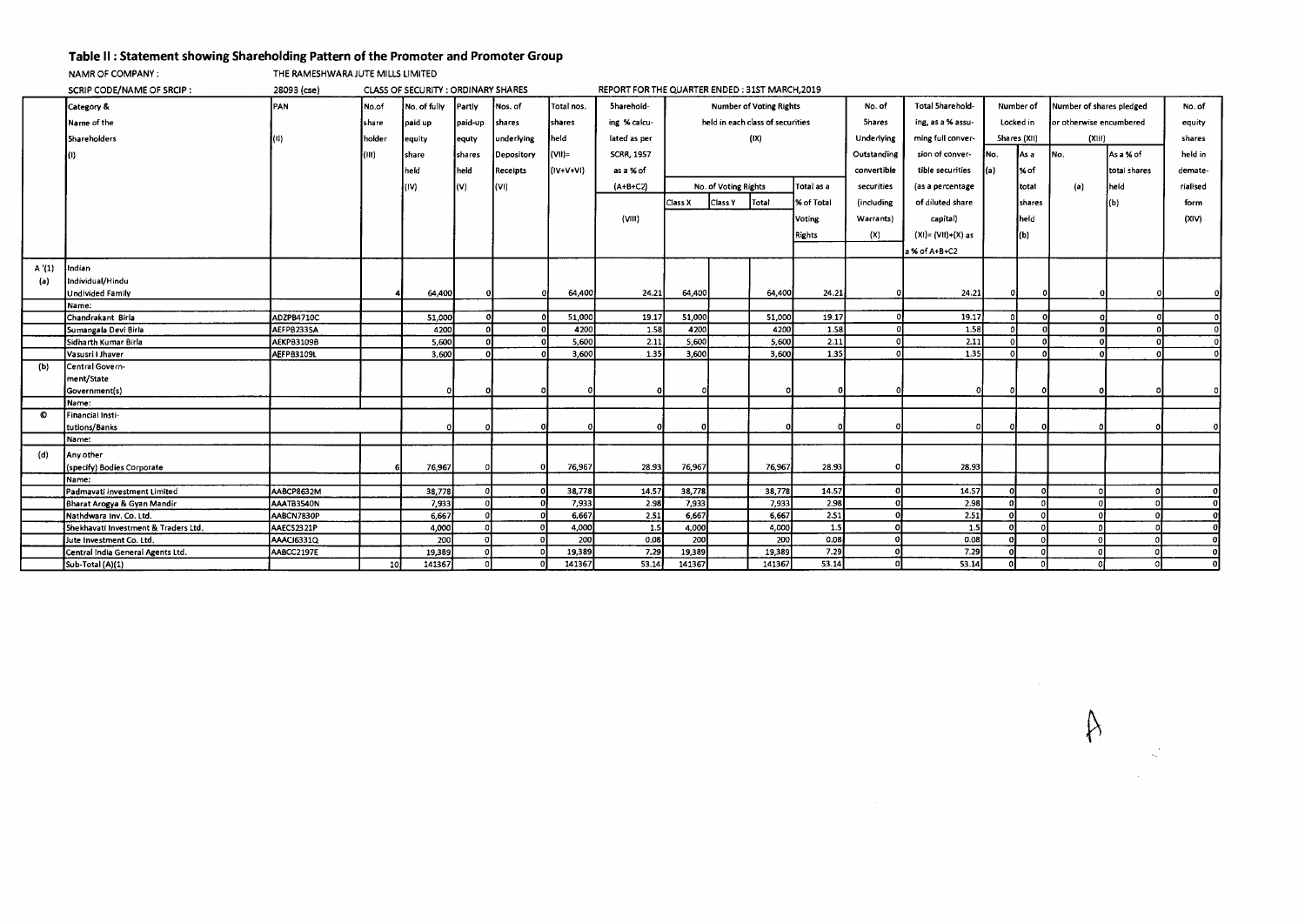| (2) | Foreign                                                                                                                                                                                                             |    |          |          |        |       |        |        |       |   | $\Omega$ |          |        |    |    |
|-----|---------------------------------------------------------------------------------------------------------------------------------------------------------------------------------------------------------------------|----|----------|----------|--------|-------|--------|--------|-------|---|----------|----------|--------|----|----|
| (a) | Individuals (Non-                                                                                                                                                                                                   |    |          |          |        |       |        |        |       |   | Λ        |          |        |    |    |
|     | Resident                                                                                                                                                                                                            |    |          |          |        |       |        |        |       |   |          |          |        |    |    |
|     | Individuals/                                                                                                                                                                                                        |    |          |          |        |       |        |        |       |   |          |          |        |    |    |
|     | Foreign                                                                                                                                                                                                             |    |          |          |        |       |        |        |       |   |          |          |        |    |    |
|     | Individuals)                                                                                                                                                                                                        |    |          |          |        |       |        |        |       |   |          |          |        |    |    |
|     | Name:                                                                                                                                                                                                               |    |          |          |        |       |        |        |       |   |          |          |        |    |    |
| (b) | Government(s)                                                                                                                                                                                                       |    | $\Omega$ | $\Omega$ |        |       |        |        |       |   |          |          |        |    |    |
|     | Name:                                                                                                                                                                                                               |    |          |          |        |       |        |        |       |   |          |          |        |    |    |
| O   | Institutions                                                                                                                                                                                                        |    |          |          |        |       |        |        |       |   |          |          |        |    |    |
|     | Name:                                                                                                                                                                                                               |    |          |          |        |       |        |        |       |   |          |          |        |    |    |
| (d) | Foreign                                                                                                                                                                                                             |    |          |          |        |       |        |        |       |   |          |          |        |    |    |
|     | Portfolio                                                                                                                                                                                                           |    |          |          |        |       |        |        |       |   |          |          |        |    |    |
|     | Investor                                                                                                                                                                                                            |    |          |          |        |       |        |        |       |   |          |          |        |    |    |
|     | Name:                                                                                                                                                                                                               |    |          |          |        |       |        |        |       |   |          |          |        |    |    |
| (e) | Any other                                                                                                                                                                                                           |    |          |          |        |       |        |        |       | 0 |          | ΩI       | οI     |    | ΩI |
|     | (specify)                                                                                                                                                                                                           |    |          |          |        |       |        |        |       |   |          |          |        |    |    |
|     | Name:                                                                                                                                                                                                               |    |          |          |        |       |        |        |       |   |          |          |        |    |    |
|     | Sub-Total (A)(2)                                                                                                                                                                                                    |    |          | ി        |        |       |        |        |       |   |          |          |        |    |    |
|     | Total                                                                                                                                                                                                               |    |          |          |        |       |        |        |       |   |          |          |        |    |    |
|     | Shareholding of                                                                                                                                                                                                     |    |          |          |        |       |        |        |       |   |          |          |        |    |    |
|     | Promoter and                                                                                                                                                                                                        |    |          |          |        |       |        |        |       |   |          |          |        |    |    |
|     | <b>Promoter Group</b>                                                                                                                                                                                               |    |          |          |        |       |        |        |       |   |          |          |        |    |    |
|     | (A)=(A)(1)+(A)(2)                                                                                                                                                                                                   | 10 | 141367   | $\sim$   | 141367 | S3.14 | 141367 | 141367 | 53.14 |   | 53.14    | $\Omega$ | $\sim$ | o۱ |    |
|     | Details of Shares which remain unclaimed may be given hear along with details such as number of shareholders, outstanding shares held in demat/unclaimed suspense account, voting rights which are frozen etc. N.A. |    |          |          |        |       |        |        |       |   |          |          |        |    |    |
|     | Note:                                                                                                                                                                                                               |    |          |          |        |       |        |        |       |   |          |          |        |    |    |
|     |                                                                                                                                                                                                                     |    |          |          |        |       |        |        |       |   |          |          |        |    |    |
|     | (1) PAN would not be displayed on webhsite of Stock Exchange(s).                                                                                                                                                    |    |          |          |        |       |        |        |       |   |          |          |        |    |    |
|     | (2) The term 'Encumbrance' has the same meaning as assigned under regulation 28(3) of SEBI (Substantial Acquisition of Shares and Takeovers) Regulations, 2011.                                                     |    |          |          |        |       |        |        |       |   |          |          |        |    |    |

(2) The term 'Encumbrance' has the same meaning as assigned under regulation 28(3) of SEEP (Substantial Acquisition of Shares and Takeovers) Regulations, 2011.

 $\label{eq:1} \frac{1}{2}\sum_{i=1}^n\frac{1}{2}\sum_{j=1}^n\frac{1}{2}\sum_{j=1}^n\frac{1}{2}\sum_{j=1}^n\frac{1}{2}\sum_{j=1}^n\frac{1}{2}\sum_{j=1}^n\frac{1}{2}\sum_{j=1}^n\frac{1}{2}\sum_{j=1}^n\frac{1}{2}\sum_{j=1}^n\frac{1}{2}\sum_{j=1}^n\frac{1}{2}\sum_{j=1}^n\frac{1}{2}\sum_{j=1}^n\frac{1}{2}\sum_{j=1}^n\frac{1}{2}\sum_{j=1}^n\frac{$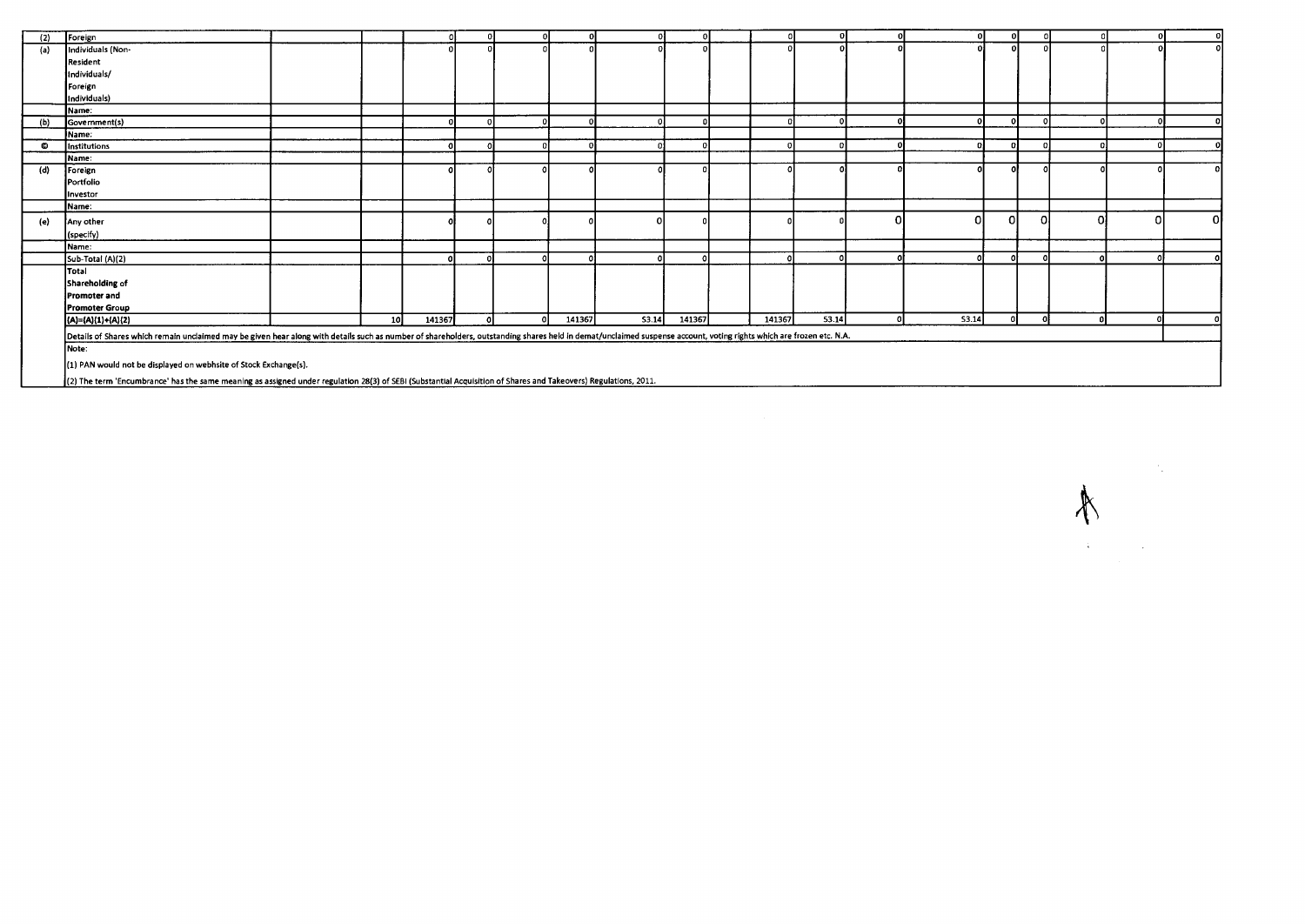## **Table Ill : Statement showing Shareholding Pattern of the Public Shareholding**

NAMR OF COMPANY : THE RAMESHWARA JUTE MILLS LIMITED

SCRIP CODE/NAME OF SRCIP : 28093 (cse) CLASS OF SECURITY : ORDINARY SHARES REPORT FOR THE QUARTER ENDED : 31ST MARCH,2019

|                            | Category &              | PAN  | Nos.of  | No. of fully | Partly   | No. of     | Total nos. | Sharehold-        | Number of Voting Rights          |                      | No. of        | Total Sharehold-<br>Number of |             | Number of shares pledged             | No. of   |              |             |              |          |
|----------------------------|-------------------------|------|---------|--------------|----------|------------|------------|-------------------|----------------------------------|----------------------|---------------|-------------------------------|-------------|--------------------------------------|----------|--------------|-------------|--------------|----------|
|                            | Name of the             |      | share   | paid up      | paid-up  | shares     | shares     | ing % calcu-      | held in each class of securities |                      | <b>Shares</b> | ing, as a % assu-             |             | or otherwise encumbered<br>Locked in |          |              | equity      |              |          |
|                            | Shareholders            | (II) | holders | equity       | equty    | underlying | held       | lated as per      |                                  |                      | (IX)          |                               | Underlying  | ming full conver-                    |          | Shares (XII) | (XIII)      |              | shares   |
|                            |                         |      |         |              |          |            |            |                   |                                  |                      |               |                               |             |                                      |          |              |             |              |          |
|                            |                         |      | (III)   | shares       | shares   | Depository | (VII)=     | <b>SCRR, 1957</b> |                                  |                      |               |                               | Outstanding | sion of conver-                      | INo.     | l As a       | No. (Not    | As a % of    | held in  |
|                            |                         |      |         | held         | held     | Receipts   | (IV+V+VI)  | as a % of         |                                  |                      |               |                               | convertible | tible securities                     | l(a)     | % of         | applicable) | total shares | demate-  |
|                            |                         |      |         | l(IV)        | (V)      | (VI)       |            | $(A+B+C2)$        |                                  | No. of Voting Rights |               | Total as a                    | securities  | (as a percentage                     |          | total        | (a)         | held (Not    | rialised |
|                            |                         |      |         |              |          |            |            |                   | Class X                          | Class Y              | Total         | X of Total                    | (including  | of diluted share                     |          | shares       |             | applicable)  | form     |
|                            |                         |      |         |              |          |            |            | (VIII)            |                                  |                      |               | Voting                        | Warrants)   | capital)                             |          | held         |             | l(Ь)         | (XIV)    |
|                            |                         |      |         |              |          |            |            |                   |                                  |                      |               |                               |             |                                      |          |              |             |              |          |
|                            |                         |      |         |              |          |            |            |                   |                                  |                      |               | Rights                        | (X)         | (X)                                  |          | (b)          |             |              |          |
|                            |                         |      |         |              |          |            |            |                   |                                  |                      |               |                               |             |                                      |          |              |             |              |          |
| (1)                        | Institutions            |      |         |              |          |            |            |                   |                                  |                      |               |                               |             |                                      |          |              |             |              |          |
| (a)                        | Mutual Funds            |      |         |              | r        | $\Omega$   | - Oʻl      |                   | ി                                |                      | n.            |                               | $\Omega$    | $\Omega$                             | -ol      | $\mathbf{r}$ | $\Omega$    |              | -O.      |
|                            | Name:                   |      |         |              |          |            |            |                   |                                  |                      |               |                               |             |                                      |          |              |             |              |          |
| (b)                        | Venture Capital         |      |         |              | -C       |            |            |                   |                                  |                      |               |                               |             |                                      | $\Omega$ |              |             |              |          |
|                            | Funds                   |      |         |              |          |            |            |                   |                                  |                      |               |                               |             |                                      |          |              |             |              |          |
|                            | Name:<br>Alternate      |      |         | $\Omega$     | $\Omega$ |            | Ω          |                   | $\Omega$                         |                      | οI            | ΩI                            |             | Ω                                    | - ol     | $\Omega$     |             |              |          |
| (c)                        | <b>Investment Funds</b> |      |         |              |          |            |            |                   |                                  |                      |               |                               |             |                                      |          |              |             |              |          |
|                            | Name:                   |      |         |              |          |            |            |                   |                                  |                      |               |                               |             |                                      |          |              |             |              |          |
| (d)                        | Foreign Venture         |      |         | -0           |          |            |            |                   | $\Omega$                         |                      |               |                               | n           | Ω                                    | $\Omega$ | $\Omega$     |             |              |          |
|                            | Capital Investors       |      |         |              |          |            |            |                   |                                  |                      |               |                               |             |                                      |          |              |             |              |          |
|                            | Name:                   |      |         |              |          |            |            |                   |                                  |                      |               |                               |             |                                      |          |              |             |              |          |
| (e)                        | Foreign Portfolio       |      |         |              |          |            | 0          |                   | $\Omega$                         |                      | $\Omega$      |                               |             | $\Omega$                             | - 01     | ΩI           |             |              | ΩI       |
|                            | investors               |      |         |              |          |            |            |                   |                                  |                      |               |                               |             |                                      |          |              |             |              |          |
|                            | Name:                   |      |         |              |          |            |            |                   |                                  |                      |               |                               |             |                                      |          |              |             |              |          |
| (f)                        | Financial               |      |         | 1,500        |          |            | 1,500      | 0.56              | 1,500                            |                      | 1,500         | 0.56                          |             | 0.56                                 | $\Omega$ | $\Omega$     |             |              |          |
|                            | Institutions/Banks      |      |         |              |          |            |            |                   |                                  |                      |               |                               |             |                                      |          |              |             |              |          |
|                            | Name:                   |      |         |              |          |            |            |                   |                                  |                      |               |                               |             |                                      |          |              |             |              |          |
| $\left( \mathbf{z}\right)$ | Insurance               |      |         |              |          |            |            |                   |                                  |                      |               |                               |             |                                      |          |              |             |              |          |
|                            | Companies<br>Name:      |      |         |              |          |            |            |                   |                                  |                      |               |                               |             |                                      |          |              |             |              |          |
| (h)                        | Provident Funds/        |      |         | $\Omega$     | o        | o          |            |                   |                                  |                      |               |                               |             |                                      | -01      |              |             |              |          |
|                            | <b>Pension Funds</b>    |      |         |              |          |            |            |                   |                                  |                      |               |                               |             |                                      |          |              |             |              |          |
|                            | Name:                   |      |         |              |          |            |            |                   |                                  |                      |               |                               |             |                                      |          |              |             |              |          |
| (i)                        | Any other               |      |         |              |          |            |            |                   |                                  |                      |               |                               | Ωl          | ΩI                                   | ٥l       | $\Omega$     | ΩI          | $\Omega$     | ΩI       |
|                            | (specify)               |      |         |              |          |            |            |                   |                                  |                      |               |                               |             |                                      |          |              |             |              |          |
|                            | Name:                   |      |         |              |          |            |            |                   |                                  |                      |               |                               |             |                                      |          |              |             |              |          |
|                            | Sub-Total (B)(1)        |      |         | 1,500        | - ol     | o          |            | 0.56              | 1,500                            |                      | 1,500         | 0.56                          | $\Omega$    | 0.56                                 | -ol      | ി            |             |              |          |
| (2)                        | Central                 |      |         |              |          |            |            |                   |                                  |                      |               |                               |             |                                      |          |              |             |              |          |
|                            | Government/             |      |         |              |          |            |            |                   |                                  |                      |               |                               |             |                                      |          |              |             |              |          |
|                            | State                   |      |         |              |          |            |            |                   |                                  |                      |               |                               |             |                                      |          |              |             |              |          |
|                            | Government(s)/          |      |         |              |          |            |            |                   |                                  |                      |               |                               |             |                                      |          |              |             |              |          |
|                            | President of india      |      |         |              |          |            |            |                   |                                  |                      |               |                               |             |                                      |          |              |             |              |          |
|                            | Name:                   |      |         |              |          |            |            |                   |                                  |                      |               |                               |             |                                      |          |              |             |              |          |
|                            | Sub-Total (B)(2)        |      |         | ΩI           | - ol     | $\circ$    | - Ol       | ۵l                | $\Omega$                         |                      | n.            |                               | o           | οl                                   | $\Omega$ | - O          |             | n            |          |

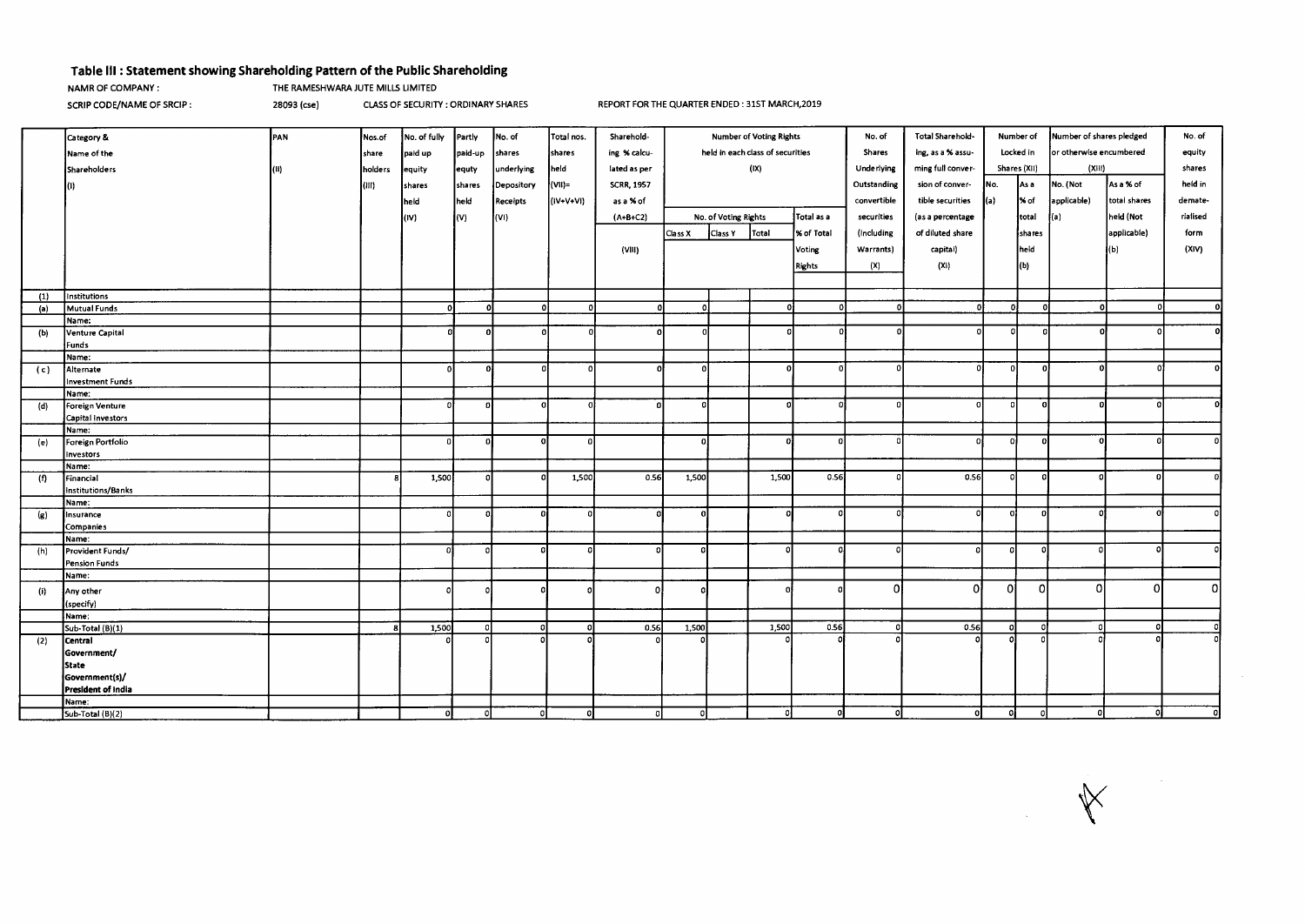| (3)       | Non-Institutions                                                                                                                                                                                                     |                   |     |          |     |          |        |          |          |                    |          |          |          |          |   |     |          |
|-----------|----------------------------------------------------------------------------------------------------------------------------------------------------------------------------------------------------------------------|-------------------|-----|----------|-----|----------|--------|----------|----------|--------------------|----------|----------|----------|----------|---|-----|----------|
| (a)       | individuals-                                                                                                                                                                                                         |                   | 189 | 32,889   |     | 32,889   | 12.36  | 32,889   | 32,889   | 12.36              | $\Omega$ | 12.36    | $\Omega$ | $\Omega$ | n |     |          |
|           | i.Individuai                                                                                                                                                                                                         |                   |     |          |     |          |        |          |          |                    |          |          |          |          |   |     |          |
|           | sharehoiders                                                                                                                                                                                                         |                   |     |          |     |          |        |          |          |                    |          |          |          |          |   |     |          |
|           | hoiding nominal                                                                                                                                                                                                      |                   |     |          |     |          |        |          |          |                    |          |          |          |          |   |     |          |
|           | share capital upto                                                                                                                                                                                                   |                   |     |          |     |          |        |          |          |                    |          |          |          |          |   |     |          |
|           | Rs. 2 iakhs.                                                                                                                                                                                                         |                   |     |          |     |          |        |          |          |                    |          |          |          |          |   |     |          |
|           | Ajit Prakash Shah & Others                                                                                                                                                                                           | <b>AANPS8249Q</b> |     | 7,933    |     | 7,933    | 2.98   | 7,933    |          | 7,933<br>2.98      |          | 2.98     |          |          |   |     |          |
|           | ii. Individuai                                                                                                                                                                                                       |                   |     |          |     |          |        |          |          |                    |          |          |          |          |   |     |          |
|           | sharehoiders                                                                                                                                                                                                         |                   |     |          |     |          |        |          |          |                    |          |          |          |          |   |     |          |
|           | holding nominai                                                                                                                                                                                                      |                   |     |          |     |          |        |          |          |                    |          |          |          |          |   |     |          |
|           | share capitai in                                                                                                                                                                                                     |                   |     |          |     |          |        |          |          |                    |          |          |          |          |   |     |          |
|           | excess of                                                                                                                                                                                                            |                   |     |          |     |          |        |          |          |                    |          |          |          |          |   |     |          |
|           | Rs. 2 iakhs.                                                                                                                                                                                                         |                   |     |          |     |          |        |          |          |                    |          |          |          |          |   |     |          |
|           | Name:                                                                                                                                                                                                                |                   |     |          |     |          |        |          |          |                    |          |          |          |          |   |     |          |
|           |                                                                                                                                                                                                                      |                   |     |          |     |          |        |          |          |                    | O        | ΩI       | O.       | $\Omega$ | Ω |     | $\Omega$ |
| (b)       | <b>NBFCs registered</b>                                                                                                                                                                                              |                   |     |          |     |          |        |          |          |                    |          |          |          |          |   |     |          |
|           | with RBI                                                                                                                                                                                                             |                   |     |          |     |          |        |          |          |                    |          |          |          |          |   |     |          |
| $\bullet$ | Name:                                                                                                                                                                                                                |                   |     | n        | -ol |          |        |          |          | $\Omega$           | n        | $\Omega$ |          |          |   |     |          |
|           | <b>Employee Trusts</b>                                                                                                                                                                                               |                   |     |          |     |          |        |          |          |                    |          |          |          |          |   |     |          |
|           | Name:                                                                                                                                                                                                                |                   |     |          | n   |          |        |          |          |                    |          |          |          |          |   |     |          |
| (d)       | Overseas                                                                                                                                                                                                             |                   |     |          |     |          |        |          |          |                    |          |          |          |          |   |     |          |
|           | Depositories                                                                                                                                                                                                         |                   |     |          |     |          |        |          |          |                    |          |          |          |          |   |     |          |
|           | (holding DRs)                                                                                                                                                                                                        |                   |     |          |     |          |        |          |          |                    |          |          |          |          |   |     |          |
|           | (balancing figure)                                                                                                                                                                                                   |                   |     |          |     |          |        |          |          |                    |          |          |          |          |   |     |          |
|           | Name:                                                                                                                                                                                                                |                   |     |          |     |          |        |          |          |                    |          |          |          |          |   |     |          |
| (e)       | Any other (specify)                                                                                                                                                                                                  |                   |     |          |     |          |        |          |          |                    |          |          |          |          |   |     |          |
|           | Other Bodies Corporate                                                                                                                                                                                               |                   | 17  | 90,200   |     | 90,200   | 33.9   | 90,200   | 90,200   | 33.9               |          | 33.9     | n        |          |   |     |          |
|           | Umang Commercial Co. Pvt. Ltd.                                                                                                                                                                                       | AAACU3731B        |     | 11,667   |     | 11,667   | 4.38   | 11,667   | 11,667   | 4.38               |          | 4.38     |          |          |   |     |          |
|           | Gwalior Webbing Co. Pvt. Ltd.                                                                                                                                                                                        |                   |     | 20,550   |     | 20,550   | 7.73   | 20,550   | 20,550   | 7.73               |          | 7.73     |          |          |   |     |          |
|           | <b>Birla Corporation Limited</b>                                                                                                                                                                                     |                   |     | 19,133   |     | 19,133   | 7.19   | 19,133   | 19,133   | 7.19               |          | 7.19     |          |          |   |     |          |
|           | Punjab Produce & Trading Co. Pvt. Ltd.                                                                                                                                                                               |                   |     | 33,250   |     | 33,250   | 12.5   | 33,250   | 33,250   | 12.5               | ΩI       | 12.5     | n        | $\Omega$ |   | - 0 |          |
| - ii      | Non Resident Indian                                                                                                                                                                                                  |                   |     | 100      |     | 100      | 0.04   | 100      |          | 0.04<br><b>100</b> | n.       | 0.04     |          |          |   |     |          |
|           | Sub-Total (B)(3)                                                                                                                                                                                                     |                   | 207 | 1,23,189 |     | 1,23,189 | 46.30  | 1,23,189 | 1,23,189 | 46.30              | $\Omega$ | 46.30    |          |          |   |     |          |
|           | Total Public Shareholding (B)= (B)(1)+(B)(2)+(B)(3)                                                                                                                                                                  |                   | 215 | 1,24,689 |     | 1,24,689 | 46.86  | 1,24,689 | 1,24,689 | 46.86              | $\Omega$ | 46.86    |          |          |   |     |          |
|           | Totai (A+B)                                                                                                                                                                                                          |                   | 225 | 2,66,056 |     | 2,66,056 | 100.00 | 2,66,056 | 2,66,056 | 100.00             |          | 100.00   |          |          |   |     |          |
|           | Details of Shareholders acting as persons in Concert including their Shareholding (No. and %)                                                                                                                        |                   |     |          |     |          |        |          |          |                    |          |          |          |          |   |     |          |
|           |                                                                                                                                                                                                                      |                   |     |          |     |          |        |          |          |                    |          |          |          |          |   |     |          |
|           |                                                                                                                                                                                                                      |                   |     |          |     |          |        |          |          |                    |          |          |          |          |   |     |          |
|           | Details of Shares which remain unclaimed may be given here along with details suich as number of shareholders, outstanding shares held in demat/unclaimed suspense account, voting rights which are frozen etc. N.A. |                   |     |          |     |          |        |          |          |                    |          |          |          |          |   |     |          |
|           | Note:                                                                                                                                                                                                                |                   |     |          |     |          |        |          |          |                    |          |          |          |          |   |     |          |
|           | (1) PAN would not be displayed on webhsite of Stock Exchange(s).                                                                                                                                                     |                   |     |          |     |          |        |          |          |                    |          |          |          |          |   |     |          |
|           | (2) The above format needs to be disclosed along with the name of following persons; Institutions / Non Institutions holding more than 1% of total number of shares.                                                 |                   |     |          |     |          |        |          |          |                    |          |          |          |          |   |     |          |
|           |                                                                                                                                                                                                                      |                   |     |          |     |          |        |          |          |                    |          |          |          |          |   |     |          |
|           | (3) W.r.t. the information pertaining to Depository Receipts, the same may be disclosed in the respective columns to the extent information available and the balance to be disclosed as held by custodian.          |                   |     |          |     |          |        |          |          |                    |          |          |          |          |   |     |          |

 $\label{eq:2} \frac{d\mathbf{y}}{d\mathbf{x}} = \frac{d\mathbf{y}}{d\mathbf{x}} \mathbf{y}$ 

 $\mathcal{L}^{\text{max}}_{\text{max}}$  and  $\mathcal{L}^{\text{max}}_{\text{max}}$ 

 $\bigtriangledown$